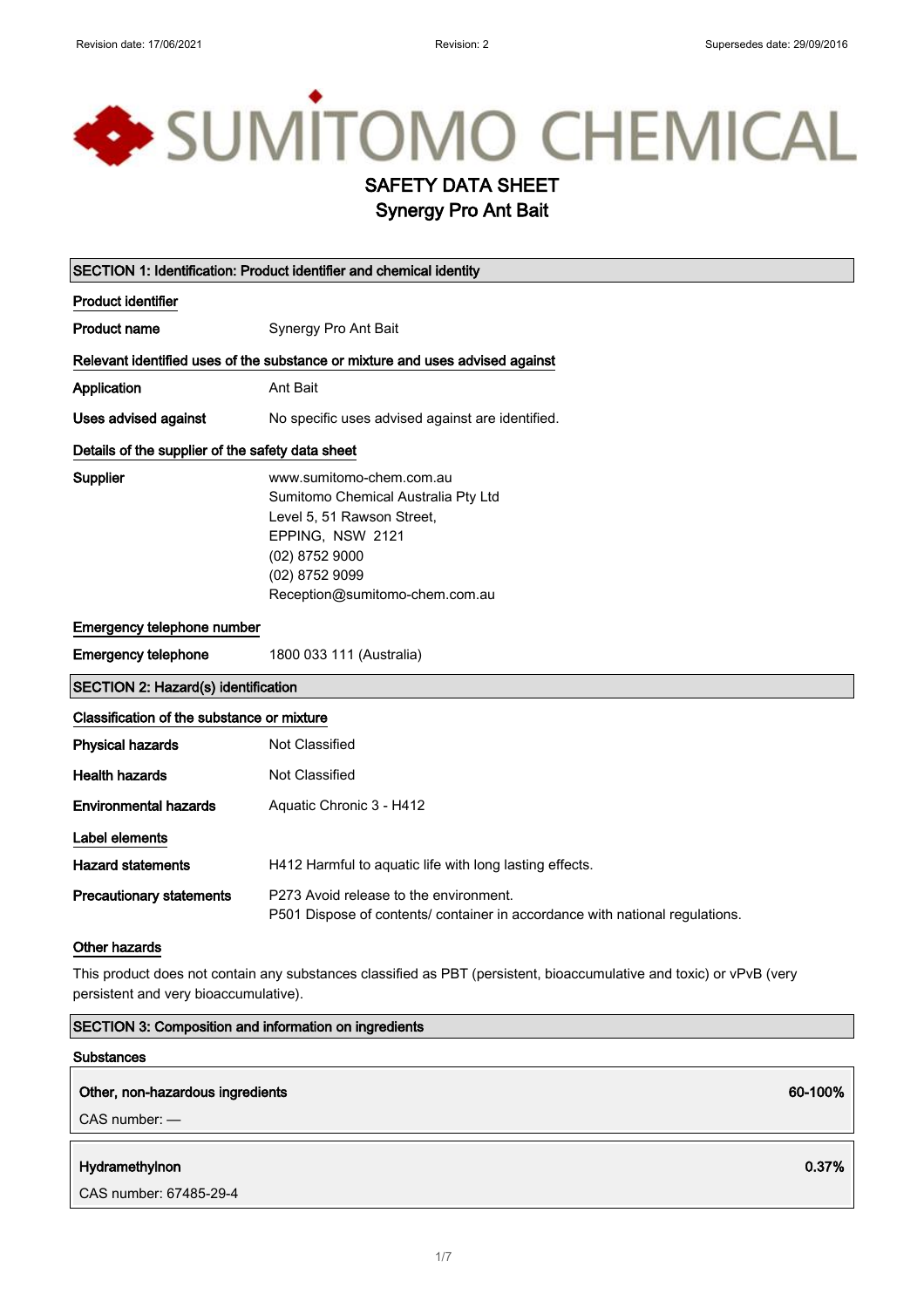| Pyriproxyfen                                                | 0.25%                                                                                                                                                                                                                                                                                                                                                                                                                                                                  |
|-------------------------------------------------------------|------------------------------------------------------------------------------------------------------------------------------------------------------------------------------------------------------------------------------------------------------------------------------------------------------------------------------------------------------------------------------------------------------------------------------------------------------------------------|
| CAS number: 95737-68-1                                      |                                                                                                                                                                                                                                                                                                                                                                                                                                                                        |
|                                                             |                                                                                                                                                                                                                                                                                                                                                                                                                                                                        |
| <b>Product name</b>                                         | Synergy Pro Ant Bait                                                                                                                                                                                                                                                                                                                                                                                                                                                   |
| <b>SECTION 4: First aid measures</b>                        |                                                                                                                                                                                                                                                                                                                                                                                                                                                                        |
| Description of first aid measures                           |                                                                                                                                                                                                                                                                                                                                                                                                                                                                        |
| <b>General information</b>                                  | If in doubt, get medical attention promptly. Show this Safety Data Sheet to the medical<br>personnel.                                                                                                                                                                                                                                                                                                                                                                  |
| Inhalation                                                  | Move affected person to fresh air and keep warm and at rest in a position comfortable for<br>breathing. Loosen tight clothing such as collar, tie or belt. Get medical attention if symptoms<br>are severe or persist.                                                                                                                                                                                                                                                 |
| Ingestion                                                   | Rinse mouth thoroughly with water. Get medical advice/attention if you feel unwell. Do not<br>induce vomiting unless under the direction of medical personnel.                                                                                                                                                                                                                                                                                                         |
| <b>Skin Contact</b>                                         | Rinse with water.                                                                                                                                                                                                                                                                                                                                                                                                                                                      |
| Eye contact                                                 | Rinse with water. Get medical attention if any discomfort continues.                                                                                                                                                                                                                                                                                                                                                                                                   |
| Protection of first aiders                                  | First aid personnel should wear appropriate protective equipment during any rescue.                                                                                                                                                                                                                                                                                                                                                                                    |
| Most important symptoms and effects, both acute and delayed |                                                                                                                                                                                                                                                                                                                                                                                                                                                                        |
| <b>General information</b>                                  | The severity of the symptoms described will vary dependent on the concentration and the<br>length of exposure.                                                                                                                                                                                                                                                                                                                                                         |
| Inhalation                                                  | No specific symptoms known.                                                                                                                                                                                                                                                                                                                                                                                                                                            |
| Ingestion                                                   | No specific symptoms known.                                                                                                                                                                                                                                                                                                                                                                                                                                            |
| <b>Skin contact</b>                                         | Prolonged contact may cause dryness of the skin.                                                                                                                                                                                                                                                                                                                                                                                                                       |
| Eye contact                                                 | No specific symptoms known. May be slightly irritating to eyes.                                                                                                                                                                                                                                                                                                                                                                                                        |
|                                                             | Indication of any immediate medical attention and special treatment needed                                                                                                                                                                                                                                                                                                                                                                                             |
| Notes for the doctor                                        | Treat symptomatically.                                                                                                                                                                                                                                                                                                                                                                                                                                                 |
| <b>SECTION 5: Firefighting measures</b>                     |                                                                                                                                                                                                                                                                                                                                                                                                                                                                        |
| <b>Extinguishing media</b>                                  |                                                                                                                                                                                                                                                                                                                                                                                                                                                                        |
| Suitable extinguishing media                                | The product is not flammable. Extinguish with alcohol-resistant foam, carbon dioxide, dry<br>powder or water fog. Use fire-extinguishing media suitable for the surrounding fire.                                                                                                                                                                                                                                                                                      |
| Unsuitable extinguishing<br>media                           | Do not use water jet as an extinguisher, as this will spread the fire.                                                                                                                                                                                                                                                                                                                                                                                                 |
| Special hazards arising from the substance or mixture       |                                                                                                                                                                                                                                                                                                                                                                                                                                                                        |
| Specific hazards                                            | None known.                                                                                                                                                                                                                                                                                                                                                                                                                                                            |
| <b>Hazardous combustion</b><br>products                     | Thermal decomposition or combustion products may include the following substances:<br>Harmful gases or vapours.                                                                                                                                                                                                                                                                                                                                                        |
| <b>Advice for firefighters</b>                              |                                                                                                                                                                                                                                                                                                                                                                                                                                                                        |
| Protective actions during<br>firefighting                   | Avoid breathing fire gases or vapours. Evacuate area. Cool containers exposed to heat with<br>water spray and remove them from the fire area if it can be done without risk. Cool containers<br>exposed to flames with water until well after the fire is out. Avoid discharge to the aquatic<br>environment. Control run-off water by containing and keeping it out of sewers and<br>watercourses. If risk of water pollution occurs, notify appropriate authorities. |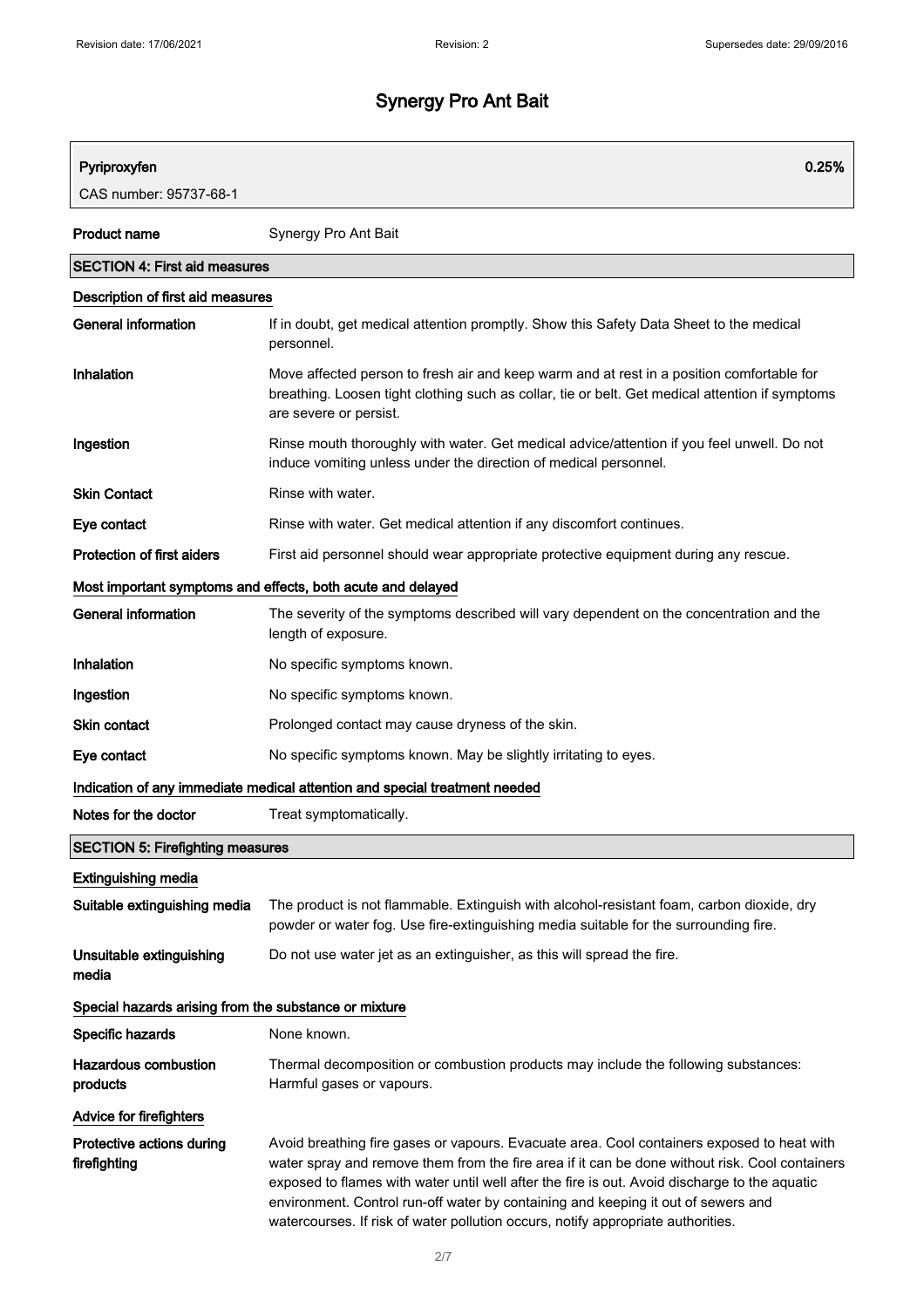| Special protective equipment<br>for firefighters             | Wear positive-pressure self-contained breathing apparatus (SCBA) and appropriate protective<br>clothing. Firefighter's clothing conforming to Australia/New Zealand Standards AS/NZS 4967<br>(for clothing) AS/NZS 1801 (for helmets), AS/NZS 4821 (for protective boots), AS/NZS 1801<br>(for protective gloves) will provide a basic level of protection for chemical incidents.                                                                                                                      |
|--------------------------------------------------------------|---------------------------------------------------------------------------------------------------------------------------------------------------------------------------------------------------------------------------------------------------------------------------------------------------------------------------------------------------------------------------------------------------------------------------------------------------------------------------------------------------------|
| <b>Hazchem Code</b>                                          | 2Z                                                                                                                                                                                                                                                                                                                                                                                                                                                                                                      |
| <b>SECTION 6: Accidental release measures</b>                |                                                                                                                                                                                                                                                                                                                                                                                                                                                                                                         |
|                                                              | Personal precautions, protective equipment and emergency procedures                                                                                                                                                                                                                                                                                                                                                                                                                                     |
| <b>Personal precautions</b>                                  | Wear protective clothing as described in Section 8 of this safety data sheet. No action shall be<br>taken without appropriate training or involving any personal risk.                                                                                                                                                                                                                                                                                                                                  |
| <b>Environmental precautions</b>                             |                                                                                                                                                                                                                                                                                                                                                                                                                                                                                                         |
| <b>Environmental precautions</b>                             | Avoid discharge into drains or watercourses or onto the ground. Avoid discharge to the<br>aquatic environment.                                                                                                                                                                                                                                                                                                                                                                                          |
| Methods and material for containment and cleaning up         |                                                                                                                                                                                                                                                                                                                                                                                                                                                                                                         |
| Methods for cleaning up                                      | Wear protective clothing as described in Section 8 of this safety data sheet. Clear up spills<br>immediately and dispose of waste safely. Collect spillage with a shovel and broom, or similar<br>and reuse, if possible. Collect and place in suitable waste disposal containers and seal<br>securely. Flush contaminated area with plenty of water. Wash thoroughly after dealing with a<br>spillage. Dangerous for the environment. Do not empty into drains. For waste disposal, see<br>Section 13. |
| Reference to other sections                                  |                                                                                                                                                                                                                                                                                                                                                                                                                                                                                                         |
| Reference to other sections                                  | For personal protection, see Section 8. See Section 11 for additional information on health<br>hazards. See Section 12 for additional information on ecological hazards. For waste disposal,<br>see Section 13.                                                                                                                                                                                                                                                                                         |
|                                                              | SECTION 7: Handling and storage, including how the chemical may be safely used                                                                                                                                                                                                                                                                                                                                                                                                                          |
| Precautions for safe handling                                |                                                                                                                                                                                                                                                                                                                                                                                                                                                                                                         |
| <b>Usage precautions</b>                                     | Keep away from food, drink and animal feeding stuffs. Keep container tightly sealed when not<br>in use. Avoid discharge to the aquatic environment.                                                                                                                                                                                                                                                                                                                                                     |
| Advice on general<br>occupational hygiene                    | Wash promptly if skin becomes contaminated. Take off contaminated clothing and wash<br>before reuse. Wash contaminated clothing before reuse.                                                                                                                                                                                                                                                                                                                                                           |
| Conditions for safe storage, including any incompatibilities |                                                                                                                                                                                                                                                                                                                                                                                                                                                                                                         |
| <b>Storage precautions</b>                                   | Keep only in the original container. Keep container tightly closed, in a cool, well ventilated<br>place. Keep containers upright. Protect containers from damage.                                                                                                                                                                                                                                                                                                                                       |
| Storage class                                                | Miscellaneous hazardous material storage.                                                                                                                                                                                                                                                                                                                                                                                                                                                               |
| Specific end use(s)                                          |                                                                                                                                                                                                                                                                                                                                                                                                                                                                                                         |
| Specific end use(s)                                          | The identified uses for this product are detailed in Section 1                                                                                                                                                                                                                                                                                                                                                                                                                                          |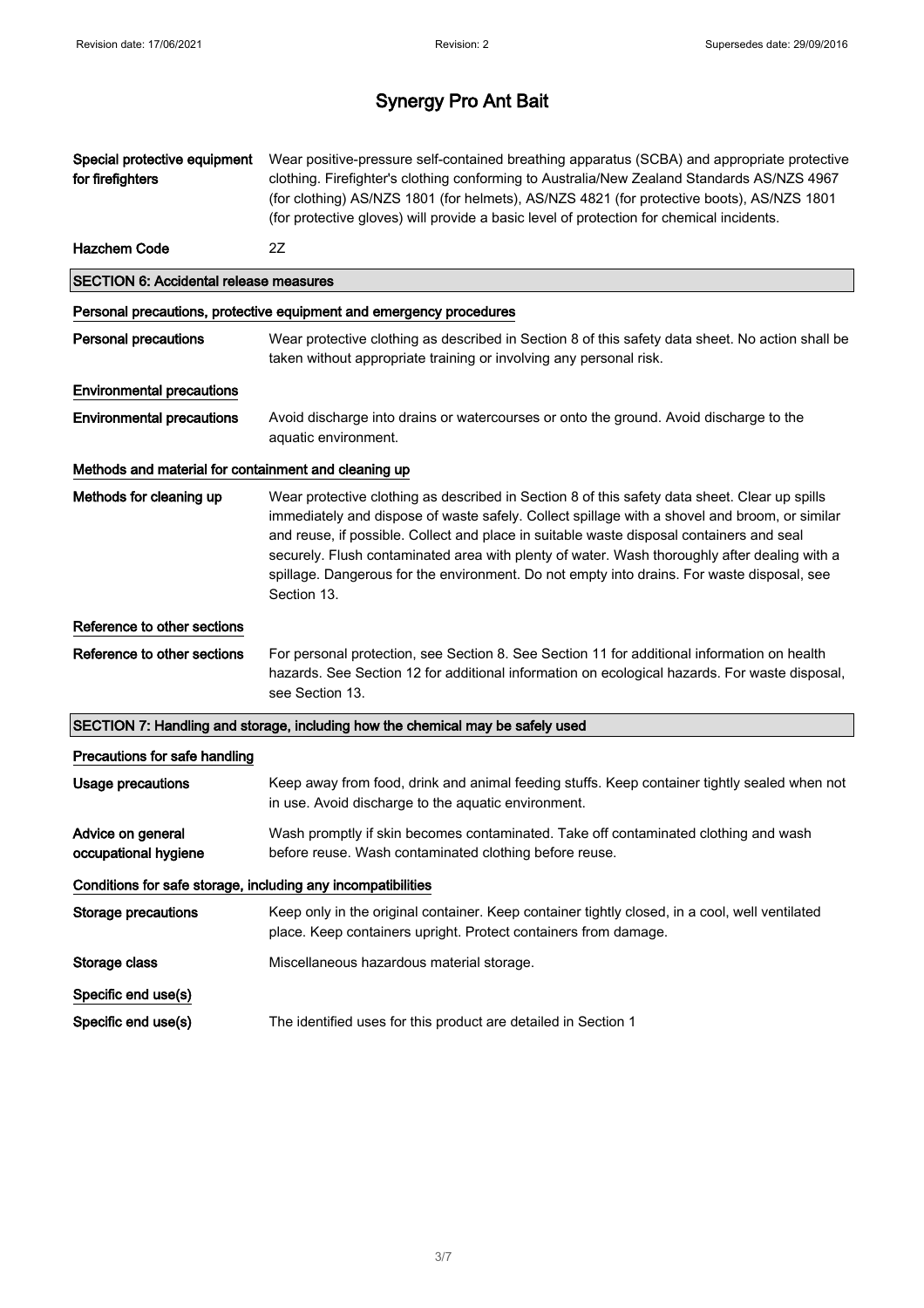#### SECTION 8: Exposure controls and personal protection

#### Exposure controls

| Protective equipment |  |
|----------------------|--|
|                      |  |



| Appropriate engineering<br>controls       | Provide adequate ventilation. Observe any occupational exposure limits for the product or<br>ingredients.                                                                                                                                                                                                                                                                    |
|-------------------------------------------|------------------------------------------------------------------------------------------------------------------------------------------------------------------------------------------------------------------------------------------------------------------------------------------------------------------------------------------------------------------------------|
| Hand protection                           | No specific hand protection recommended.                                                                                                                                                                                                                                                                                                                                     |
| Other skin and body<br>protection         | Wear appropriate clothing to prevent repeated or prolonged skin contact.                                                                                                                                                                                                                                                                                                     |
| Hygiene measures                          | Wash hands thoroughly after handling. Wash at the end of each work shift and before eating,<br>smoking and using the toilet. Do not eat, drink or smoke when using this product.                                                                                                                                                                                             |
| <b>Respiratory protection</b>             | Wear a suitable dust mask.                                                                                                                                                                                                                                                                                                                                                   |
| <b>Environmental exposure</b><br>controls | Keep container tightly sealed when not in use. Emissions from ventilation or work process<br>equipment should be checked to ensure they comply with the requirements of environmental<br>protection legislation. In some cases, fume scrubbers, filters or engineering modifications to<br>the process equipment will be necessary to reduce emissions to acceptable levels. |

## SECTION 9: Physical and chemical properties

| Information on basic physical and chemical properties |                                                                                                                                                                         |
|-------------------------------------------------------|-------------------------------------------------------------------------------------------------------------------------------------------------------------------------|
| Appearance                                            | Granules                                                                                                                                                                |
| Colour                                                | Yellow, Brown, Green,                                                                                                                                                   |
| Odour                                                 | Fish food like                                                                                                                                                          |
| <b>Bulk density</b>                                   | $0.4 - 0.5$ g/cm3                                                                                                                                                       |
| Solubility(ies)                                       | Insoluble in water.                                                                                                                                                     |
| <b>SECTION 10: Stability and reactivity</b>           |                                                                                                                                                                         |
| Reactivity                                            | There are no known reactivity hazards associated with this product.                                                                                                     |
| <b>Stability</b>                                      | Stable at normal ambient temperatures and when used as recommended. Stable under the<br>prescribed storage conditions.                                                  |
| Possibility of hazardous<br>reactions                 | No potentially hazardous reactions known.                                                                                                                               |
| Conditions to avoid                                   | There are no known conditions that are likely to result in a hazardous situation.                                                                                       |
| Materials to avoid                                    | No specific material or group of materials is likely to react with the product to produce a<br>hazardous situation.                                                     |
| Hazardous decomposition<br>products                   | Does not decompose when used and stored as recommended. Thermal decomposition or<br>combustion products may include the following substances: Harmful gases or vapours. |

### SECTION 11: Toxicological information

#### Information on toxicological effects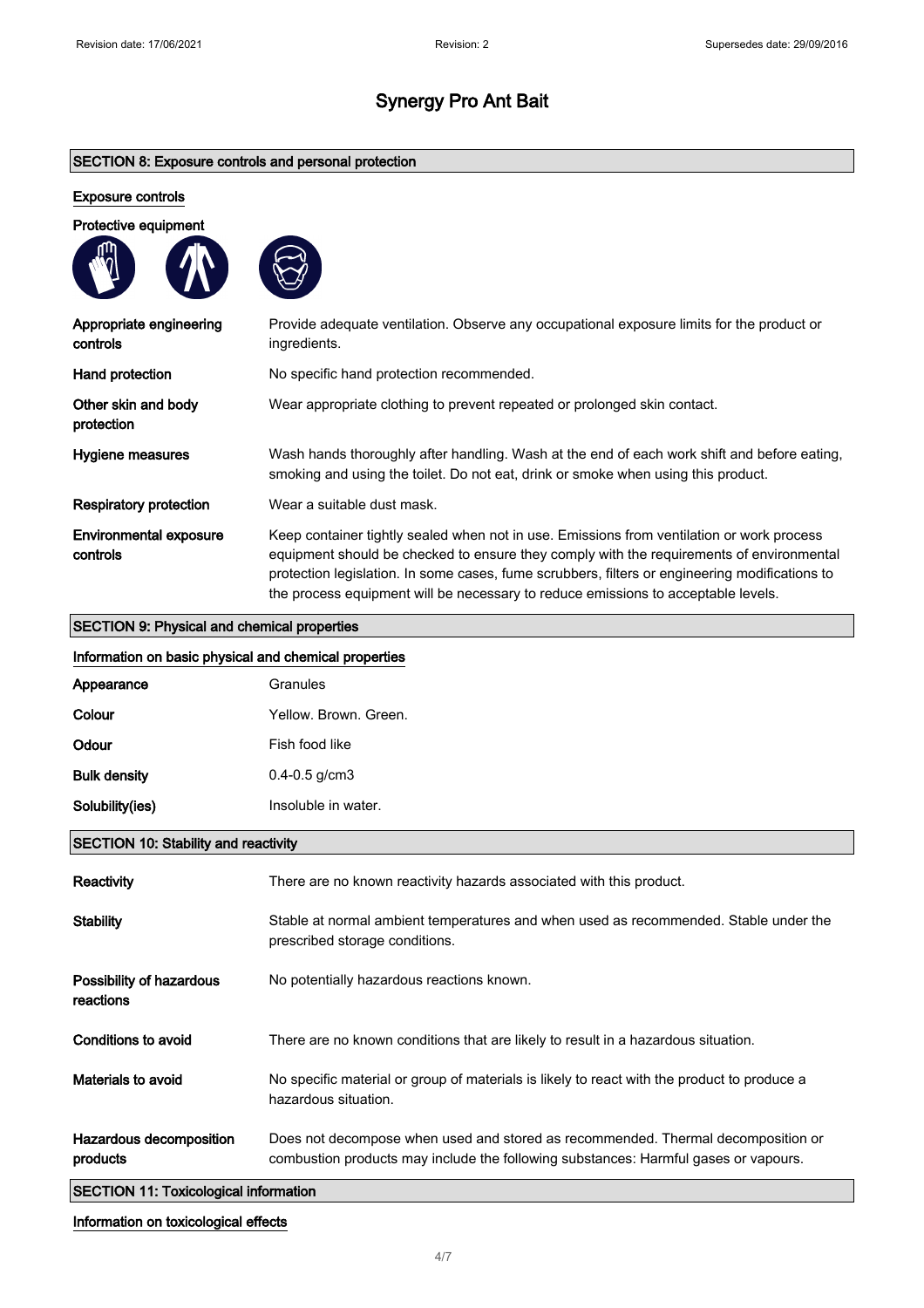| <b>SECTION 12: Ecological information</b>                                  |                                                                                                                |
|----------------------------------------------------------------------------|----------------------------------------------------------------------------------------------------------------|
| <b>Target Organs</b>                                                       | No specific target organs known.                                                                               |
| Route of exposure                                                          | Ingestion Inhalation Skin and/or eye contact                                                                   |
| Eye contact                                                                | No specific symptoms known.                                                                                    |
| <b>Skin Contact</b>                                                        | Prolonged contact may cause dryness of the skin.                                                               |
| Ingestion                                                                  | No specific symptoms known.                                                                                    |
| Inhalation                                                                 | No specific symptoms known.                                                                                    |
| <b>General information</b>                                                 | The severity of the symptoms described will vary dependent on the concentration and the<br>length of exposure. |
| Aspiration hazard<br>Aspiration hazard                                     | Not relevant. Solid.                                                                                           |
| STOT - repeated exposure                                                   | Not classified as a specific target organ toxicant after repeated exposure.                                    |
| Specific target organ toxicity - repeated exposure                         |                                                                                                                |
| Specific target organ toxicity - single exposure<br>STOT - single exposure | Not classified as a specific target organ toxicant after a single exposure.                                    |
| Reproductive toxicity -<br>development                                     | Based on available data the classification criteria are not met.                                               |
| Reproductive toxicity - fertility                                          | Based on available data the classification criteria are not met.                                               |
| Reproductive toxicity                                                      |                                                                                                                |
| <b>IARC</b> carcinogenicity                                                | None of the ingredients are listed or exempt.                                                                  |
| Carcinogenicity<br>Carcinogenicity                                         | Based on available data the classification criteria are not met.                                               |
| Germ cell mutagenicity<br>Genotoxicity - in vitro                          | Based on available data the classification criteria are not met.                                               |
| Skin sensitisation<br><b>Skin sensitisation</b>                            | Not sensitising. (Guinea pig)                                                                                  |
| Respiratory sensitisation<br>Respiratory sensitisation                     | Based on available data the classification criteria are not met.                                               |
| Serious eye damage/irritation<br>Serious eye damage/irritation             | Technically not feasible.                                                                                      |
| Skin corrosion/irritation<br>Animal data                                   | Not irritating. (Rabbit)                                                                                       |
| Acute toxicity - inhalation<br>Notes (inhalation LC <sub>50</sub> )        | Technically not feasible.                                                                                      |
| Acute toxicity - dermal<br>Notes (dermal LD <sub>50</sub> )                | $LD_{50}$ >2000 mg/kg, , Rat                                                                                   |
| Acute toxicity - oral<br>Notes (oral LD <sub>50</sub> )                    | $LD_{50} > 2,000$ mg/kg, , Rat                                                                                 |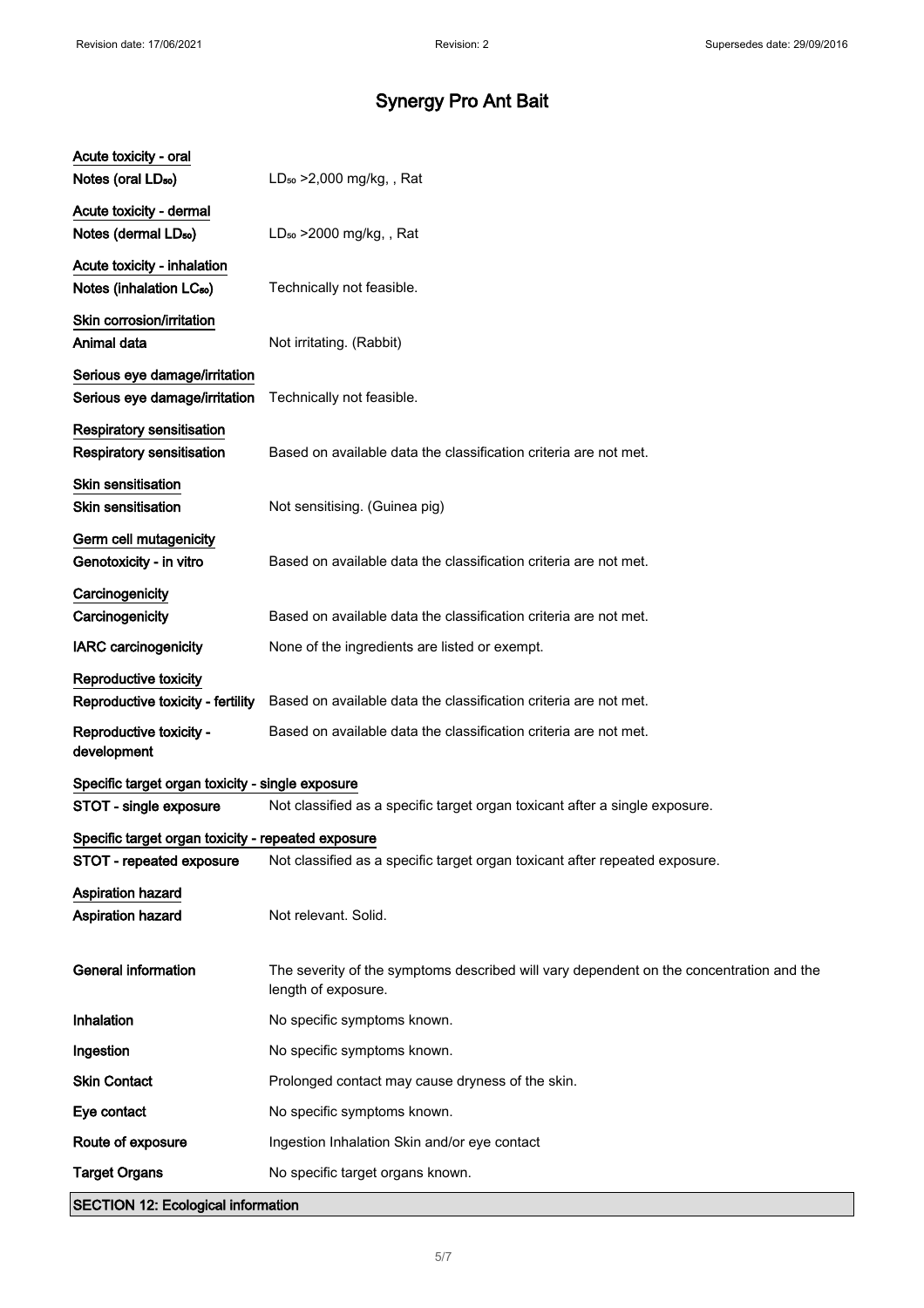| <b>Toxicity</b>                                          | Aquatic Chronic 3 - H412 Harmful to aquatic life with long lasting effects.                                                                                                                                                                                                                                                                                                                                                                                                                                       |
|----------------------------------------------------------|-------------------------------------------------------------------------------------------------------------------------------------------------------------------------------------------------------------------------------------------------------------------------------------------------------------------------------------------------------------------------------------------------------------------------------------------------------------------------------------------------------------------|
| Persistence and degradability                            |                                                                                                                                                                                                                                                                                                                                                                                                                                                                                                                   |
| Persistence and degradability                            | The degradability of the product is not known.                                                                                                                                                                                                                                                                                                                                                                                                                                                                    |
| <b>Bioaccumulative potential</b>                         |                                                                                                                                                                                                                                                                                                                                                                                                                                                                                                                   |
| <b>Bioaccumulative Potential</b>                         | No data available on bioaccumulation.                                                                                                                                                                                                                                                                                                                                                                                                                                                                             |
| Mobility in soil                                         |                                                                                                                                                                                                                                                                                                                                                                                                                                                                                                                   |
| <b>Mobility</b>                                          | No data available.                                                                                                                                                                                                                                                                                                                                                                                                                                                                                                |
| Other adverse effects                                    |                                                                                                                                                                                                                                                                                                                                                                                                                                                                                                                   |
| Other adverse effects                                    | None known.                                                                                                                                                                                                                                                                                                                                                                                                                                                                                                       |
| <b>SECTION 13: Disposal considerations</b>               |                                                                                                                                                                                                                                                                                                                                                                                                                                                                                                                   |
| Waste treatment methods                                  |                                                                                                                                                                                                                                                                                                                                                                                                                                                                                                                   |
| <b>General information</b>                               | The generation of waste should be minimised or avoided wherever possible. This material and<br>its container must be disposed of in a safe way.                                                                                                                                                                                                                                                                                                                                                                   |
| <b>Disposal methods</b>                                  | Triple, or preferably pressure rinse containers before disposal. Dispose of rinsings in a<br>disposal pit specifically marked and set up for this purpose, clear of waterways, desirable<br>vegetation and tree roots.<br>If recycling, replace cap and return clean containers to recycler ore designated collection<br>point.                                                                                                                                                                                   |
|                                                          | If not recycling, break, crush or puncture and deliver empty packaging for appropriate disposal<br>to an approved waste management facility. If an approved waste management facility is not<br>available bury the empty packaging 500mm below surface in a disposal pit specifically marked<br>and set up for this purpose clear of waterways, desirable vegetation and tree roots, in<br>compliance with relevant Local, State or Territory government regulations. DO NOT burn<br>empty containers or product. |
| <b>SECTION 14: Transport information</b>                 |                                                                                                                                                                                                                                                                                                                                                                                                                                                                                                                   |
| General                                                  | Not a dangerous good for transport by Road and Rail according to ADG 7 code                                                                                                                                                                                                                                                                                                                                                                                                                                       |
| <b>UN number</b>                                         |                                                                                                                                                                                                                                                                                                                                                                                                                                                                                                                   |
| 3077                                                     |                                                                                                                                                                                                                                                                                                                                                                                                                                                                                                                   |
| UN proper shipping name                                  | ENVIRONMENTALLY HAZARDOUS SUBSTANCE, SOLID, N.O.S.                                                                                                                                                                                                                                                                                                                                                                                                                                                                |
| Transport hazard class(es)                               |                                                                                                                                                                                                                                                                                                                                                                                                                                                                                                                   |
| 9                                                        |                                                                                                                                                                                                                                                                                                                                                                                                                                                                                                                   |
| Packing group<br>Ш                                       |                                                                                                                                                                                                                                                                                                                                                                                                                                                                                                                   |
| Special precautions for user                             |                                                                                                                                                                                                                                                                                                                                                                                                                                                                                                                   |
| <b>Hazchem Code</b>                                      | 2Z                                                                                                                                                                                                                                                                                                                                                                                                                                                                                                                |
| <b>SECTION 15: Regulatory information</b>                |                                                                                                                                                                                                                                                                                                                                                                                                                                                                                                                   |
| Inventories<br><b>Australia - AICS</b><br>Not applicable |                                                                                                                                                                                                                                                                                                                                                                                                                                                                                                                   |